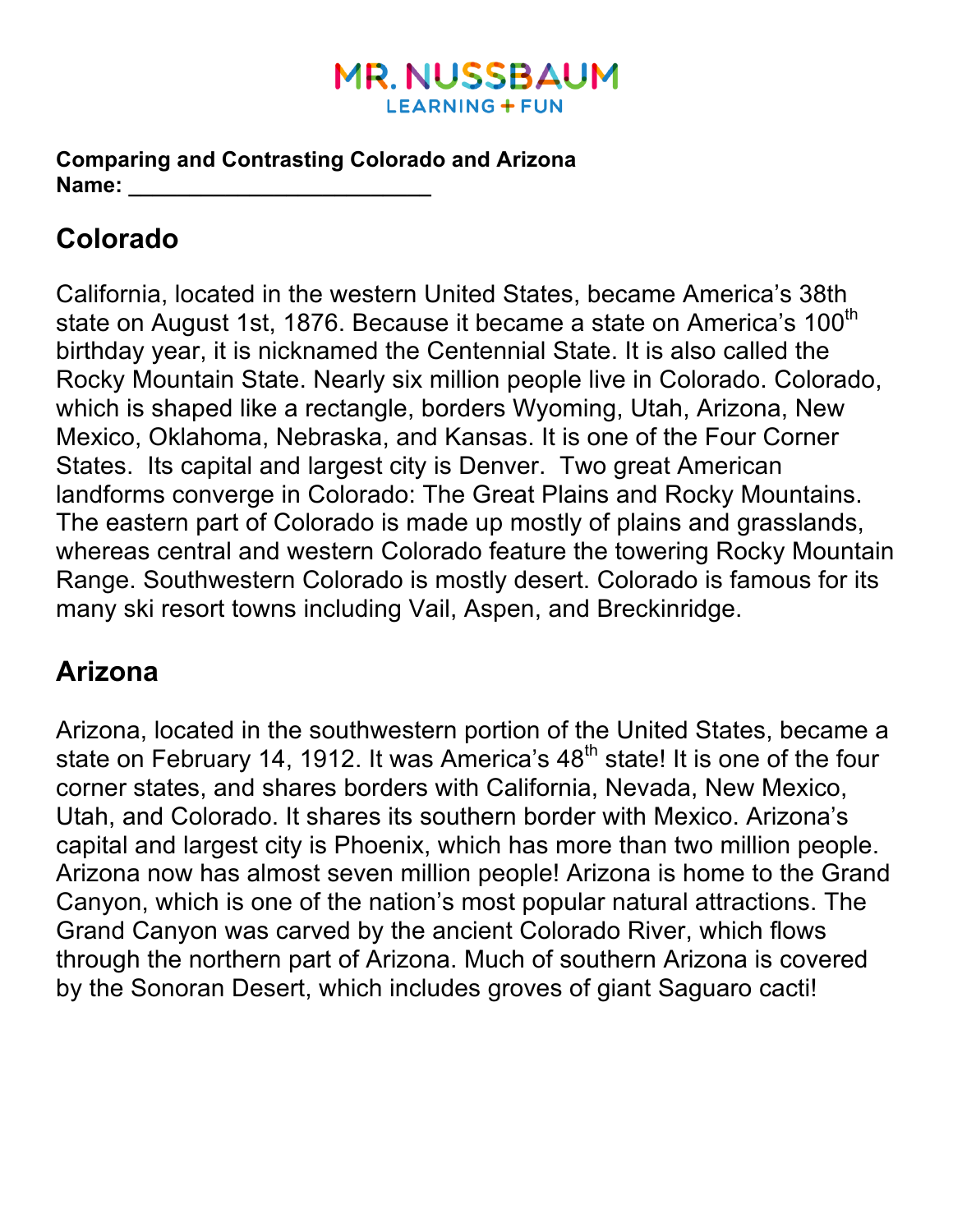**Which facts belong in each category?** 

**Borders Wyoming Located in the southwestern United States Has more people Became a state first Has famous ski resort towns Has the Grand Canyon The capital city and the largest city are different Borders Mexico Has two nicknames Is one of the four corner states**

| Colorado       |  |  |  |
|----------------|--|--|--|
|                |  |  |  |
|                |  |  |  |
|                |  |  |  |
|                |  |  |  |
|                |  |  |  |
| <b>Both</b>    |  |  |  |
|                |  |  |  |
|                |  |  |  |
|                |  |  |  |
| <b>Arizona</b> |  |  |  |
|                |  |  |  |
|                |  |  |  |
|                |  |  |  |
|                |  |  |  |
|                |  |  |  |
| <b>Neither</b> |  |  |  |
|                |  |  |  |
|                |  |  |  |